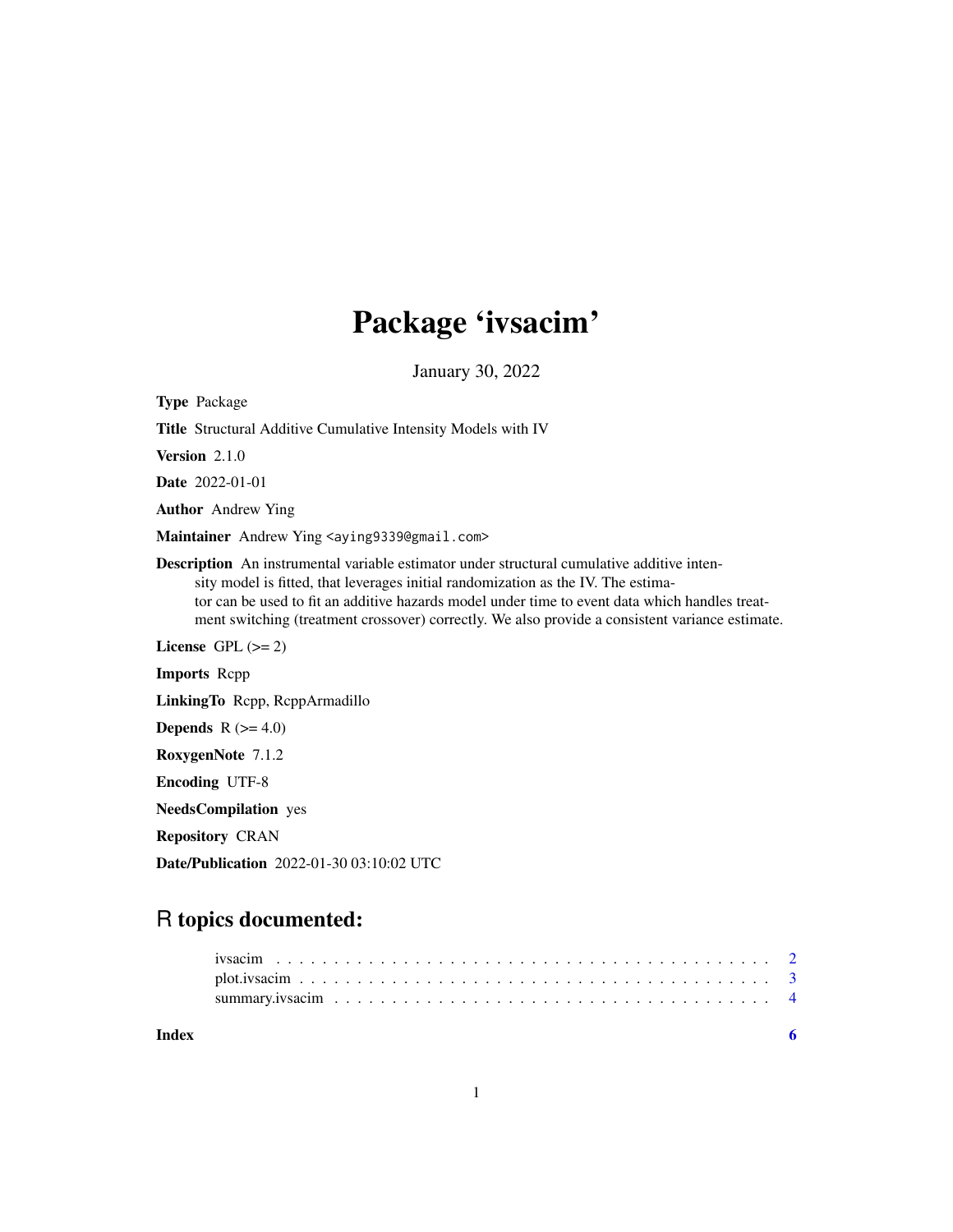<span id="page-1-0"></span>

# Description

ivsacim is used to fit cumulative intensity models for exposure effects with instrumental variables.

#### Usage

```
ivsacim(
  time,
 event,
  instrument,
  IV_valid = TRUE,
  treatment_init,
  treatment_shift_time = NULL,
 max_time = NULL,max_time_bet = NULL,
 n\_sim = 0,
 weights = NULL
)
```
# Arguments

| time                 | the censored event time                                                    |
|----------------------|----------------------------------------------------------------------------|
| event                | event indicator                                                            |
| instrument           | the instrumental variable                                                  |
| IV_valid             | whether assuming IV satisfies the exclusion restriction                    |
|                      | treatment_init the initial treatment assignment                            |
| treatment_shift_time |                                                                            |
|                      | the shift time of each subject, if no shift for a subject, set as $\theta$ |
| $max_time$           | the max time that we threshold for nonconstant effect                      |
| $max_time_bet$       | the max time that we threshold for constant effect                         |
| $n$ _sim             | the number of resampling, set as $\theta$ if no resampling is needed       |
| weights              | optional weights used in the estimating equation                           |

#### Value

ivsacim returns an object of class "ivsacim". An object of class "ivsacim" is a list containing the following components:

| stime | an estimate of the baseline hazards function         |
|-------|------------------------------------------------------|
| dB D  | an estimate of the increment of the treatment effect |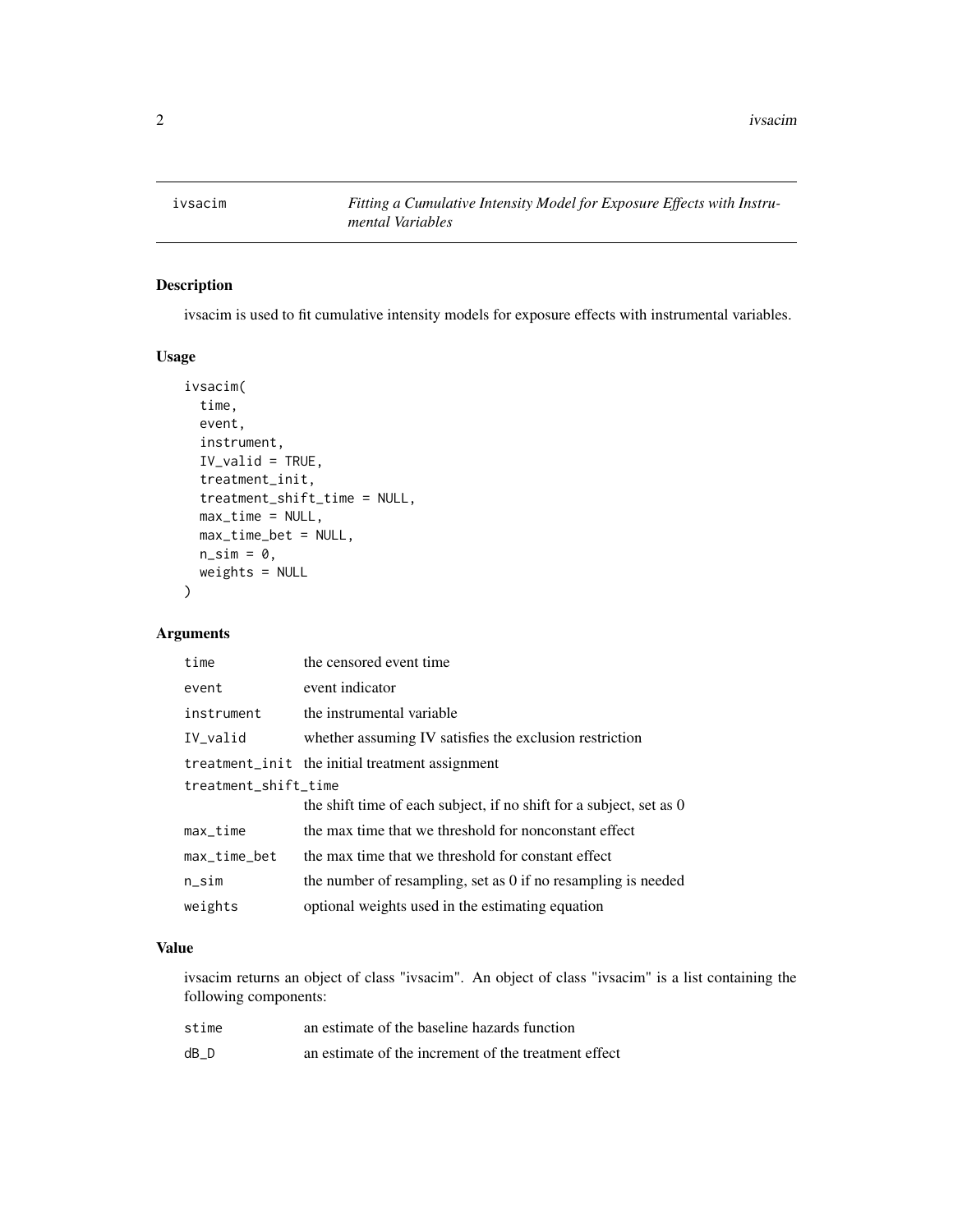# <span id="page-2-0"></span>plot.ivsacim 3

| B D       | an estimate of the treatment effect                  |
|-----------|------------------------------------------------------|
| beta_D    | an estimate of the constant treatment effect         |
| B D se    | an estimate of the variance covariance matrix of B D |
| beta_D_se | an estimate of the constant treatment effect         |
| by_prod   | a byproduct, that will used by other functions       |

# Examples

```
n = 400event = rbinom(n, 1, 0.8)IV = rbinom(n, 1, 0.5)trt_init = IV
trt_{shift} = rep(0, n)time = resp(n)/(0.5 + trt_init * 0.2)max_t = 3max_t_bet = 3n_sim = 0
fit <- ivsacim(time, event, IV, TRUE, trt_init,
trt_shift, max_t, max_t_bet, n_sim)
```

| plot.ivsacim | Plotting Estimated Cumulative Intensity function with Pointwise Con- |
|--------------|----------------------------------------------------------------------|
|              | <i>fidence Intervals</i>                                             |

# Description

The function will plot the estimated cumulative intensity function of the treatment after fitting. Corresponding pointwise confidence intervals at level alpha are also included.

#### Usage

```
## S3 method for class 'ivsacim'
plot(x, gof = FALSE, ...)
```
#### Arguments

|                      | the fitting object after fitting IVSACIM model                    |
|----------------------|-------------------------------------------------------------------|
| gof                  | whether to draw the goodness-of-fit plot                          |
| $\ddot{\phantom{0}}$ | the other arguments you want to put in the built-in plot function |

#### Value

No return value, called for side effects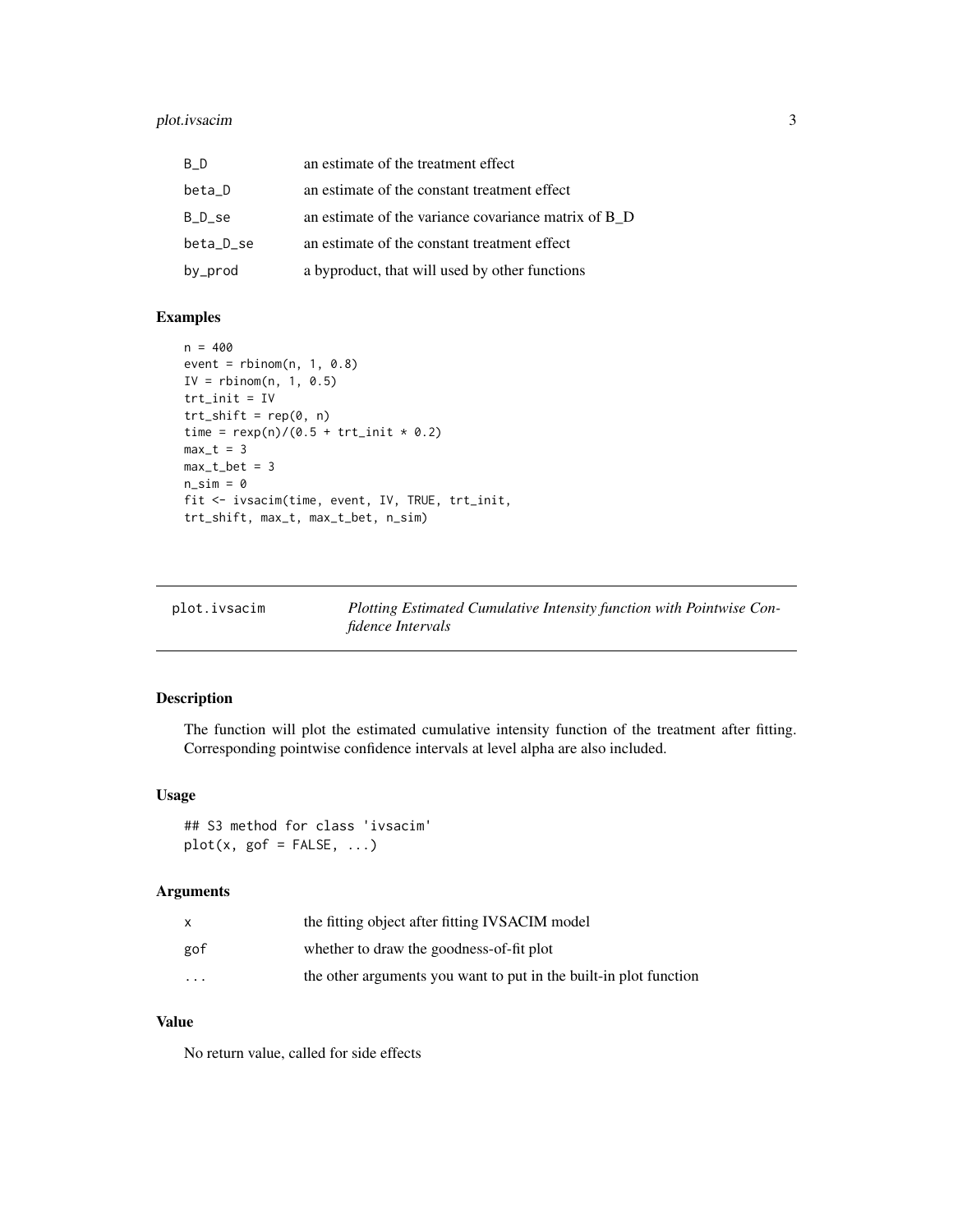#### Examples

```
n = 400
event = rbinom(n, 1, 0.8)IV = rhinom(n, 1, 0.5)trt_init = IV
trt_{shift} = rep(0, n)time = resp(n)/(0.5 + trt_init * 0.2)max_t = 3max_t_bet = 3n_sim = 100
fit <- ivsacim(time, event, IV, IV_valid = TRUE, trt_init, trt_shift, max_t, max_t_bet, n_sim)
plot(fit, main = "", xlab = "Time", ylab = "Cumulative Intensity Function")
plot(fit, gof = TRUE, xlab = "Time", ylab = "")
```

| summary.ivsacim | Summarizing Cumulative Intensity Function of Treatment with Instru-  |
|-----------------|----------------------------------------------------------------------|
|                 | mental Variables Estimation Using Structural Additive Cumulative In- |
|                 | <i>tensity Models</i>                                                |

# Description

summary method for class "ivsacim".

## Usage

```
## S3 method for class 'ivsacim'
summary(object, ...)
```
## S3 method for class 'summary.ivsacim'  $print(x, \ldots)$ 

#### Arguments

| object                  | an object of class "ivsacim", usually, a result of a call to ivsacim.                 |
|-------------------------|---------------------------------------------------------------------------------------|
| $\cdot$ $\cdot$ $\cdot$ | further arguments passed to or from other methods.                                    |
|                         | an object of class "summary ivsacim", usually, a result of a call to summary ivsacim. |

#### Details

print.summary.ivsacim tries to be smart about formatting coefficients, an estimated variance covariance matrix of the coeffieients, Z-values and the corresponding P-values.

#### Value

The function summary.ivsacim computes and returns a list of summary statistics of the fitted model given in object.

<span id="page-3-0"></span>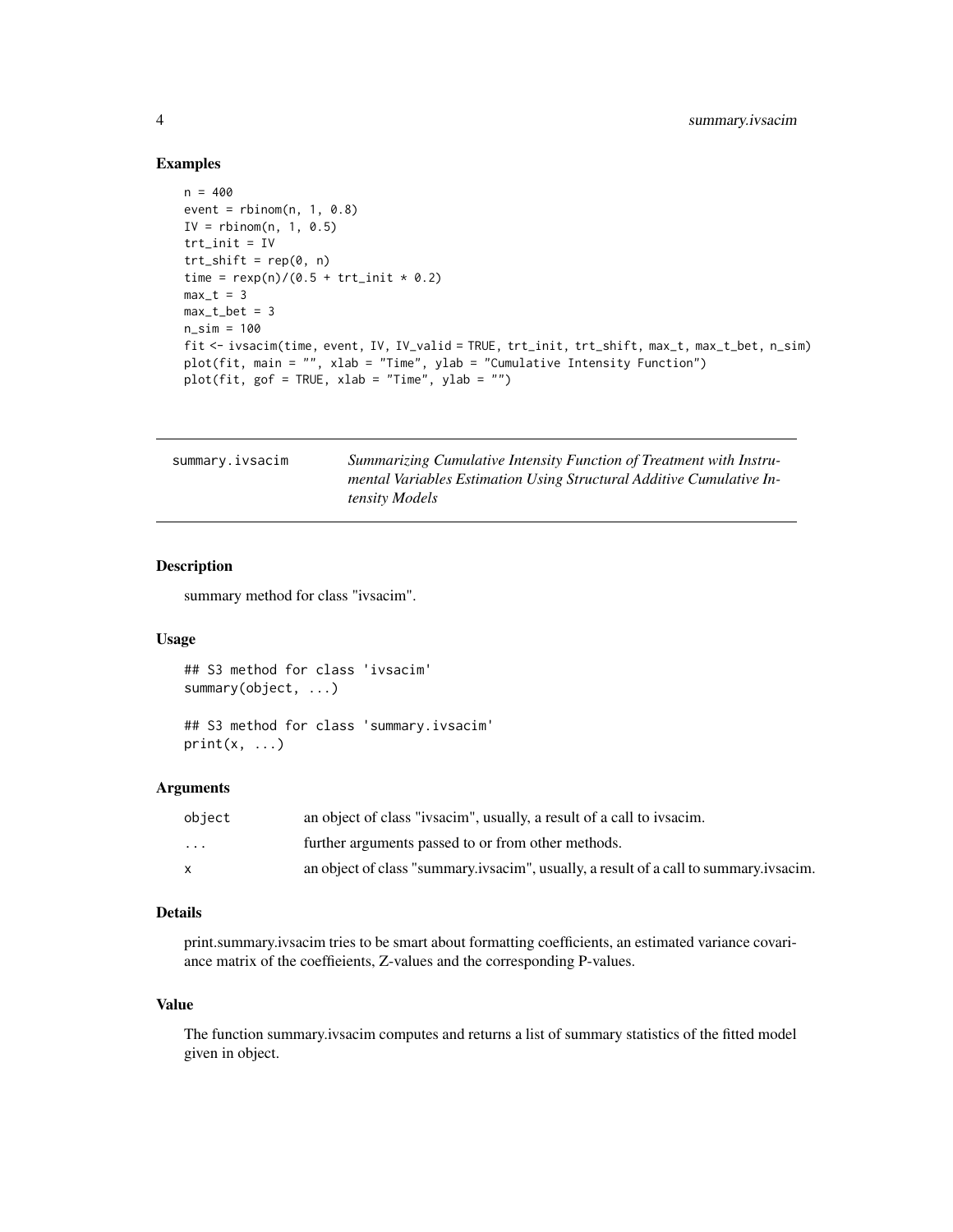# summary.ivsacim 5

# Examples

```
n = 400
event = rbinom(n, 1, 0.8)IV = rhinom(n, 1, 0.5)trt_init = IV
trt_{shift} = rep(0, n)time = resp(n)/(0.5 + trt_init * 0.2)max_t = 3max_t_bet = 3n\_sim = 0fit <- ivsacim(time, event, IV, IV_valid = TRUE, trt_init, trt_shift, max_t, max_t_bet, n_sim)
summary(fit)
```